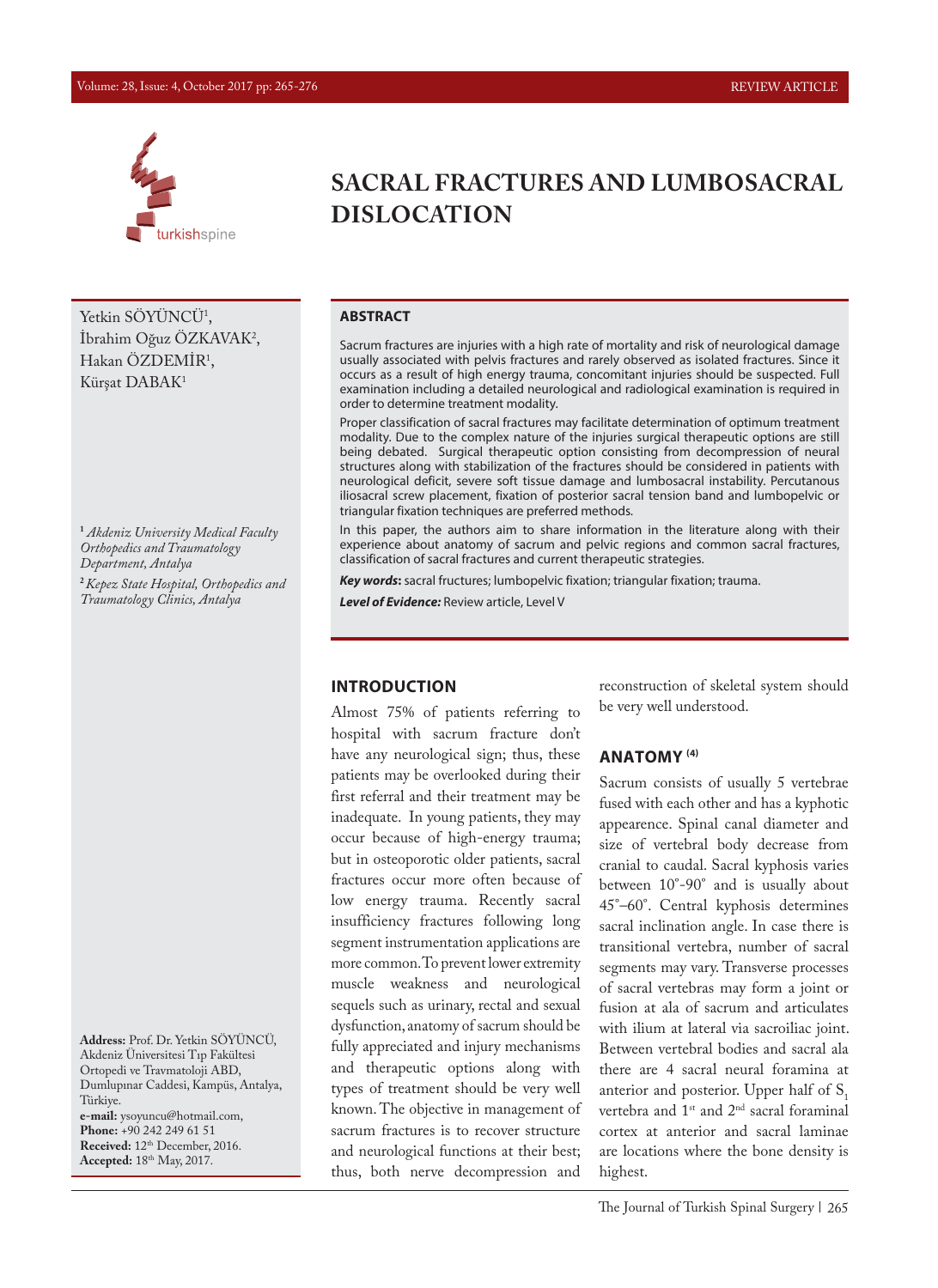Sacral ala itself contains spongious bone and density decreases with advancing age. Structural continuity of sacrum depends on surrounding ligaments. Thick and well developed ligaments at both sides attach to sacroiliac joints and ligaments at the most caudal region binds lumbar vertebra to pelvis. Lumbosacral plexus ( $L_4$ -S<sub>1</sub>) and sakral plexus (S<sub>2</sub>-S<sub>4</sub>) are the neural structures directly affected from sacral injuries.  $L<sub>s</sub>$  nerve root extends distally from the lateral of sacral ala. At anterior of foramina the distance covered by sacral nerve roots is relatively the shortest at  $S_1$  level and larger at  $S_4$  level. Observations on cadaver dissection have revealed that  $S_1$  and  $S_2$  nerve roots occupy 1/3-1/4 of the foraminal distance anteriorly and  $S_3$  and  $S_4$  nerve roots occupies 1/6 of the foraminal distance anteriorly. Dural sac usually terminates at  $S<sub>2</sub>$  level. Sensorial branches of cluneal nerves arise from dorsal sacral foramina. Sacral angulation, translocation and direct compression of sacral spinal canal and ventral foramina may negatively influence function of sacral nerve roots or nerve recovery.

Biomechanically sacrum serves in transfer of the load arising from the vertebral column to both hip joints via sacroiliac joints. In supporting the vertebral column and in terms of ambulation first two sacral vertebras are very important.

## **EVALUATION OF THE PATIENT (4,9)**

#### *Initial assessment*

Sacral fracture is usually caused by high-energy forces; thus, emergency resuscitation maybe needed and in accordance with ATLS protocols life threatining conditions should be urgently targeted and cardiopulmonary and hemodynamic stability should be established. In patients with AP compression fracture at pelvis, application of external fixator or pelvic girdle during resusitation in order to reduce pelvic volume and establish pelvic stability may be useful.

Stability of pelvic ring should be assessed by applying gentle rotational force to iliac alae. In case there is signs of laceration, wound, sensitivity, swelling or crepitation over or around pelvis sacrum injury should be suspected. Particularly, bony prominence on sacrum at posterior and presence of subcutanous palpable fluid mass that is an indicator of dissociation of lumbosacral fascia should be looked for Morel-Lavelle lesion (**22)**. Surgical incision over this lesion should be avoided, because it may increase risk of infection and may delay soft tissue healing.

Rectal examination should be always done in assessment of patients with sacrum fracture. Lacerations in the perinael region should also be examined for excluding a latent open fracture. In females speculum examination should't be neglected. Thoracolumbar vertebra fracture may also be present in patients with sacral fracture. Thus, other parts of the vertbrea must be fully evaluated.

#### *Neurological Evaluation*

Early evaluation of neurological status is important in sacral fractures. However, in a significant proportion of patients the severity of the trauma may impede full neorological assessment. Neurological injuries associated with U-shaped sacrum fractures are often seen as cauda equina syndrome due to injury of lower nerve roots  $(S_2-S_5)$  and manifested as bladder dysfunction, decrease in rectal tonus and saddle anesthesia.  $S_2-S_5$  nerve injuries may be easily missed, due to absence of marked motor or sensual disorder. Perianal sensation, anal sphincter tonus, if present voluntary perianal constriction and presence of bulbocavernous reflex arc should be assessed. In unresponsive patients, perianal somatosensorial stimulation potential and EMG of anal sphincter provides valuable information about sacral plexus damage. Another frequent occurrence is  $L_5$  or  $S_1$ nerve root injury.  $L_5$  nerve root injury may be seen as injury of posterior pelvic ring as result of vertical shear injury and fracture of transverse process of  $L_5$  vertebrae may accompany it. Absence of dorsal flexion in ankle is the clinical sign of  $L_5$  nerve root injury. Detection of cauda equina injury or open sacrum fracture is relevant in terms of the outcome and priority of the treatment.

## *Radiolocial Evaluation*

ATLS protocol regarding imaging in injuries with suspected sacral fractures includes pelvic AP radiograpgy. Pelvic AP radiography is not ideal for revealing sacral fractures because of inclination angle of sacrum, iliac wings and intestinal gas. This may be more prominent in patients without significant asymmetry. Only 30 % of all sacral fractures may be seen in pelvic AP radiography (**12)**. Irregularity in sacral foramina and sacral arcuate line is a strong indicator of sacral fracture along with kyphotic deformity of sacrum revealing 'paradoxical inlet' appearence in pelvic AP radiography. Inlet and outlet radiographies of pelvis should be performed, because it's essential for better imaging of sacrum in patients with suspected pelvic ring injury.

Lateral sacrum radiography is required in order to show transverse fracture line in U-shaped fractures. Bilateral transforaminal sacral fractures, irregularity of superior sacral foraminal lines and tranverse process fracture of  $L<sub>5</sub>$ vertebra are among other radiological clues for U-shaped sacral fracture (**11)**.

CT imaging of both pelvis and vertebrae is important in order to observe details of the complex injury and to decide for definitive treatment. Axial sections in 5 mm or less than 5 mm thickness is recommended. Acquisition of sagittal and coronal images is important in terms of angulation and translation of the fracture, narrowing of neural canal and detection of shape of sacral fracture. Sagittal images show slippage of  $S_1$  vertebrae over  $S_2$  anteriorly and narrowing of the canal. Coronal images shows extension of the fracture towards foramina very well. 3 dimensional images allow understanding of the shape of the fracture exactly while getting prepraed for the surgical treatment and planning for it.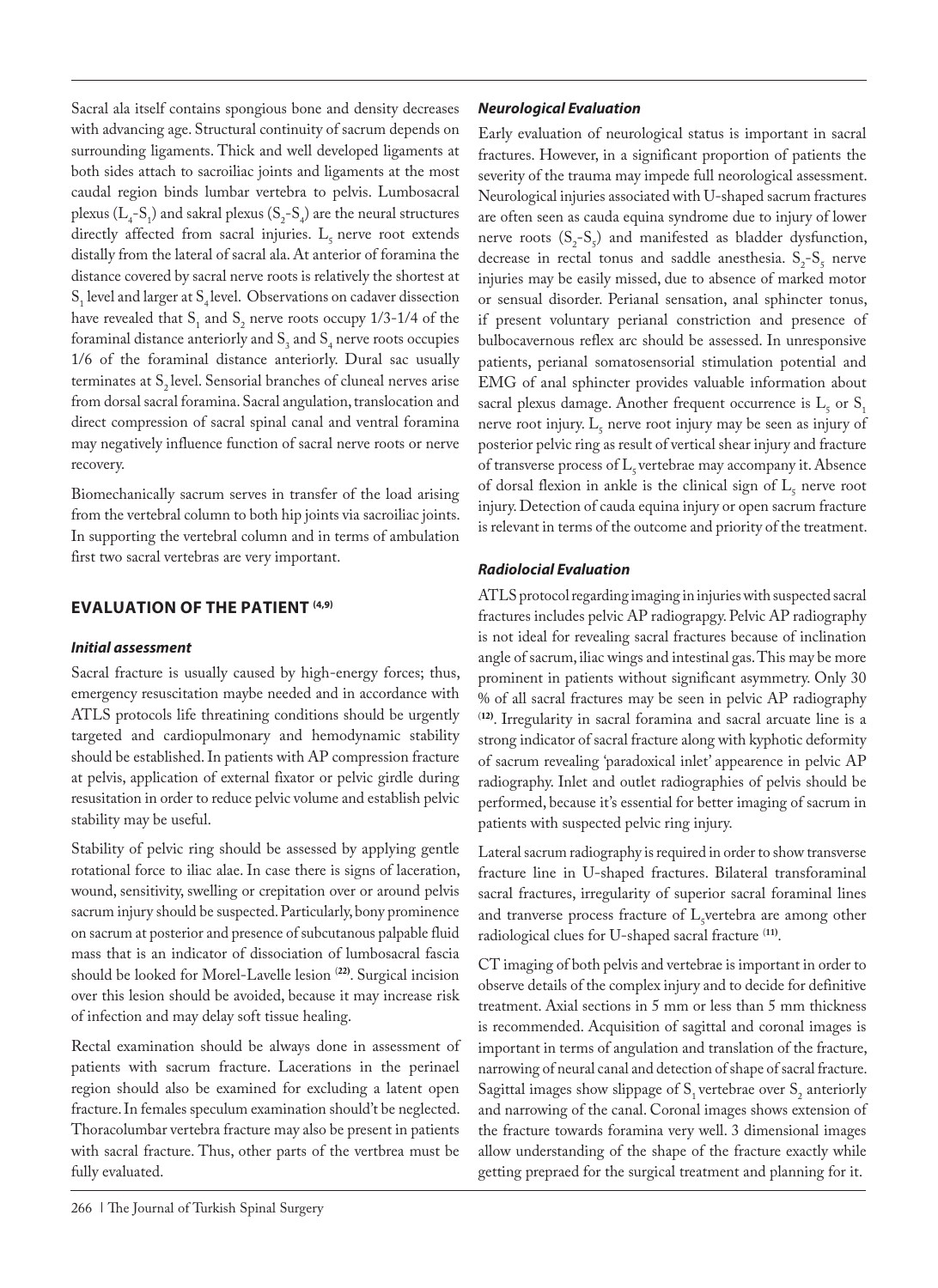In addition, MRI assists in showing compression or neural structures and fracture lines. It may also be useful in assessment of peri-sacral soft tissues. In the period after acute injury particularly combination of MRI and neurography may be helpful in detecting lumbosacral plexus injuries. Myelography was previously used in assessment of subjects with neurological deficit but currently it's not a preferred diagnostic modality. Cystomyography and measurement of post-micturation residual urine are recommended in patients with neurogenic bladder.

# **CLASSIFICATION (4,9)**

Depending on its localization and shape sacral fracture may distort stability of pelvic ring, lumbosacral junction or only sacrum. Classification should mainly discern whether the injury is stable or instable. In assessment of pelvic trauma systemic injury load and associated soft tissue damage, presence of neurological deficiti and its severity, displacement of the fracture, presence of ligamentous injury along with bone injury are the factors thay should be considered. The widely accepted radiological threshold between stable-instable fractures in pelvic injuries is 1 cm or more displacement of the fracture fragments. However, this measurement doesn't show the actual displacement that has occurred during the injury.

Sacral fractures were first described in the literature in 1847. Since than, advances in imaging methods and increasing awareness about the fracture itself, classification of the fracture has begun. Medelman has classified sacral fractures in 3 main categories: longitudinal, oblique and horizontal. In 1945 Bonnin have suggested another classification based on injury mechanism. In 1977 Fountain et al. have published transverse sacral fractures of 6 subjects and classified these fractures as transverse or longitudinal. Pelvic area fractures are basically classified in 3 categories.

Classification system based on injuries disrupting the structural integrity of pelvic ring was suggested by Tile, Letournel et al (AO/ASIF group). Isler based his classification on disruption of integrity of lumbosacral junction and stability. Denis et al. suggested a practical classification for sacrum fractures. Roy-Camille has added a subclassification system for transverse sacrum fractures including spinal canal (Denis Zone III) to this classification. Denis and Roy-Camille classication are complemantary rather than being distinct classifications. Classifications of other groups such as Sabiston and Wing, Kaehr and Anderson are variations of the above mentioned classification systems but they're not comprehensive.

The most understandable and practical classification system for sacrum fractures is the 3-zone system described by Denis et al. in 1988. In their study based on retrospective evaluation of 236 patients they have classified sacrum fractures according to the most internal fracture line. Fractures lateral to sacral neuroforamina are described as zone I fractures; transforaminal

fractures that are usally vertical and don't extend to spinal canal are described as zone II fractures and fractures extending up to the spinal canal are described as zone III fractures. This classification based on anatomic fundamentals includes most of the sacrum injuries within the classification system and also indicates associated neurological deficit (**11)**. This 3 types of injury also often indicates the injuries and mechanisms of injuries. Zone I extraforaminal ala fractures occur in 50% of patients and rate of neurological deficit is 5.9 % and this includes  $L_4$ - $L_5$  roots of sciatic nerve. In 34% of the patient's zone-II transforaminal injuries are observed and in 28% of these patients, there is neurological deficit that includes  $L_5$ ,  $S_1$ ,  $S_2$  roots. In this retrospective study, the authors have detected zone III injuries affecting spinal canal in 16 % of the patients. In 57% of them there was neurological deficit that includes sacral roots. In 76 % of patients with affected sacral roots bowel, bladder and sexual dysfunction may occur.

In the classification of Denis, the classification system doesn't include displacement of the fracture or instability stemming from the injury. Zone I and zone II fractures are usually vertically oriented fractures and related with posterior elements of the pelvic ring. In general they are the injuries occur as a result of exposure of pelvic ring to lateral compression or external rotation and they're very instable due to their nature. Bilateral zone I or II fractures are infrequent and they may also be an indicator for zone III fractures. Denis et al. have described zone I and II fractures as minimally displaced, stable or displaced-instable.

Although zone I injuries mainly affects stability of posterior pelvic ring, some zone II fractures and most of the zone III fractures may affect both pelvic ring stability and lumbosacral stability.

Zone II sacrum fractures may be subclassified according to their effect on stability. According to classification system suggested by Isler in 1990, lumbosacral junction Isler type I fractures are stable, because longitudinal sacrum fracture extends to lumbosacral joint and the lateral of  $L_5$ -S<sub>1</sub> facet joint and thus stays within the stable component of sacrum**<sup>21</sup>**. If the longitudinal fracture extends to the  $L_5$ -S<sub>1</sub> facet joint or internal side of the joint, joint may dissociate from the sacrum totally either along with the stable sacrum fragment or by fragmentation and possibly lumbosacral instability occurs. This instable fracture type is noted in nearly 40% of the instable vertical sacrum fractures (**29)**.

Zone III fractures consist of a wide spectrum of injuries with various fracture shapes and displacement charactestics; thus, subjective or descriptive classification system maybe useful in oral definition of multiplane sacral fractures and their virtual visualisation. Many injuries resulting with transverse sacral fractures have longitudinal or vertical components and are usually bilateral transforaminal fractures extending to lumbosacral junction and forms a type of fracture which is called as U-shaped fracture (**19)** . Conventional longitudinal fractures form H, Y or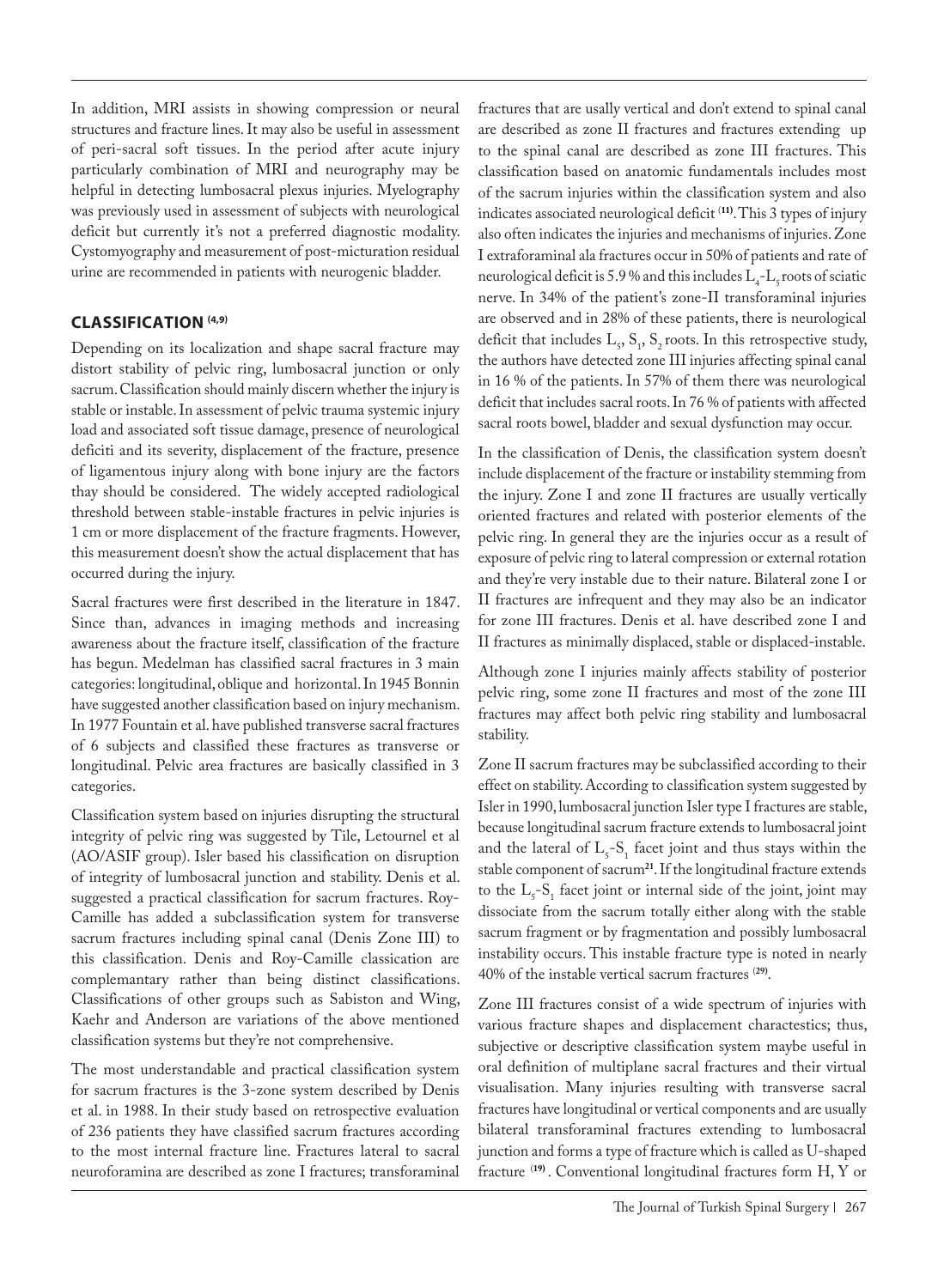lambda shaped fractures and result with spinopelvic dissociation by dissociation of sacrum

Sacral fractures that includes central spinal canal (Denis zone III) were subclassified by Roy-Camille. These types of transverse fractures consisting of upper part of sacrum are in fact described for fractures caused by jumping from heights with suicidal intention; however, they may also be used for zone III injuries and for other trauma mechanisms. The relationship between the severity of the injury and probability of occurrence of neurological deficit may be predicted by using the system described by Roy-Camille (**33)**. Type 1 injuries includes simple flexion deformity of sacrum, type-2 injuries flexion and translation deformity and type 3 injuries complete translation of superior and inferior sacral segments. Strange-Vognsen and Lebech later added type 4 to this classification. Type 4 injuries are segmental fragmented sacral fractures without severe translation or angulation and it's suggested that they occur as a result of exposure of vertebrae directly to axial load while staying at neutral position. These 4 types are associated with the severity of the trauma and neurological deficit and may be useful for treatment plan of the patients. Although it's suggested that all of the fracture types occur as a result of axial loading, in type-1 and type-2 injuries flexion forces are also involved and it results with kyphotic angulation at transverse fracture line.

Lumbosacral injury classification system ( LSICS) was suggested in 2012 in order to help surgical decision making in complex sacral fractures. LSICS is a scoring system based on the severity of injury in 3 categories (morphology, posterior ligamentous complex and neurological status). The score from these 3 categories changes between 1-10. If the total score is <4 usually conservative treatment is advised. When the total score is >4 surgical treatment is advised for sacral fractures. If the score is 4, then, the decision of treatment is left to the surgeon's opinion (**25)**.

Lumbosacral junction trauma is considered as a different entity. These injuries may manifest as facet dislocations only or as complex lumbosacral fractures. Due to the strong ligaments supporting lumbosacral junction, substantially high degree of force is required to cause this type of fractures. In numerous case reports describing lumbosacral injuries, various injuries from facet fractures to lumbosacral dissociation were reported. These injuries are seen as unilateral or bilateral  $L_5$ - $S_1$  facet anterior, posterior and lateral dislocations. It was found that vertical sacrum fractures located at lateral of  $L_5$ -S<sub>1</sub> facet joint has no impact on lumbosacral stability. Injuries extending beyond  $L_{5}$ S<sub>1</sub> facet joints, extra-articular fractures of lumbosacral joints and fractures extending from inside of  $L_5$ -S<sub>1</sub> joint to neural arc are complex and thus considered as instable.

AOSpine Sacrum classification is a new classification system and validation studies are still ongoing. It includes elements resembling to lower thoracal and thoracolomber classification systems. In this classification system, the fractures are categorized

under three main subgroups. Type-A; lower sacrococygeal injuries, Type-B; posterior pelvic injuries and Type-C, Spinopelvic injuries. In type-A injuries posterior pelvis and spino-pelvic regions aren't affected but neroulogical deficit may accompany in high grade injuries. Type-2 injuries are unilateral longitudinal sacral fractures where ipsilateral S1 facet joint conserves its continuity with medial side of sacrum. These injuries have impact mainly on posterior pelvic stability and on spinopelvic stability though to a lesser extent. Type-B injuries are categorized into 3 subgrups according to the probablity of neurological deficit. Type-C injuries are injuries that result with spinopelvic instability and categorized into 4 subgroups. In this classification neurological condition of the patient is also considered in additon to fracture morphology. Finally, 4 different variables that may affect the treatment plan of sacral fractures are also taken into account in this classification (severe soft tissue injuries, metabolic bone disease, anterior pelvic ring injury, acetabulum injury or high energy injuries that may be associated with vascular injuries and changed anatomy of lumbosacral junction – anatomic or previous fusion).

## **NEUROLOGICAL INJURY**

Sacral nerve injuries may occur as a result of different mechanisms and may manifest itself as mono-radiculopathy, numerous but unilateral radiculopathy and bilateral sacral nerve root involvement, partial or full fledged cauda equina syndrome (**15,24)** . Bilateral nerve root injuries at S4 or below may cause pain or motor deficits but don't cause bladder or bowel dysfunction (**37)**. Nerve root injuries may potentially recover and contusion, compression or traction caused by angulation or translation of fracture fragments or direct compression of bone fragments may all cause these injuries. Avulsion or cutting of nerves may cause irreversible neurological deficit. These may occur hours after the initial travuma or months after it as late injuries and their causes may be epidural hematoma, instability of fracture fragments or callus formation. In lower extremity neurological injuries muscle strength assessment for all muscle groups should be done by using 0-5 scoring. Gibbons et al. described a sacral neurological injury classification in order to detect the severity of the deficit (**Table-1**).

**Table-1.** Gibbons classification for Neurologic Deficits

| Criteria                                                                           |
|------------------------------------------------------------------------------------|
| No neurologic deficit                                                              |
| Paresthesias / sensory changes only                                                |
| Motor weakness or loss but bowel / bladder<br>control intact                       |
| Motor and / or sensory deficits associated<br>with loss of bowel / bladder control |
|                                                                                    |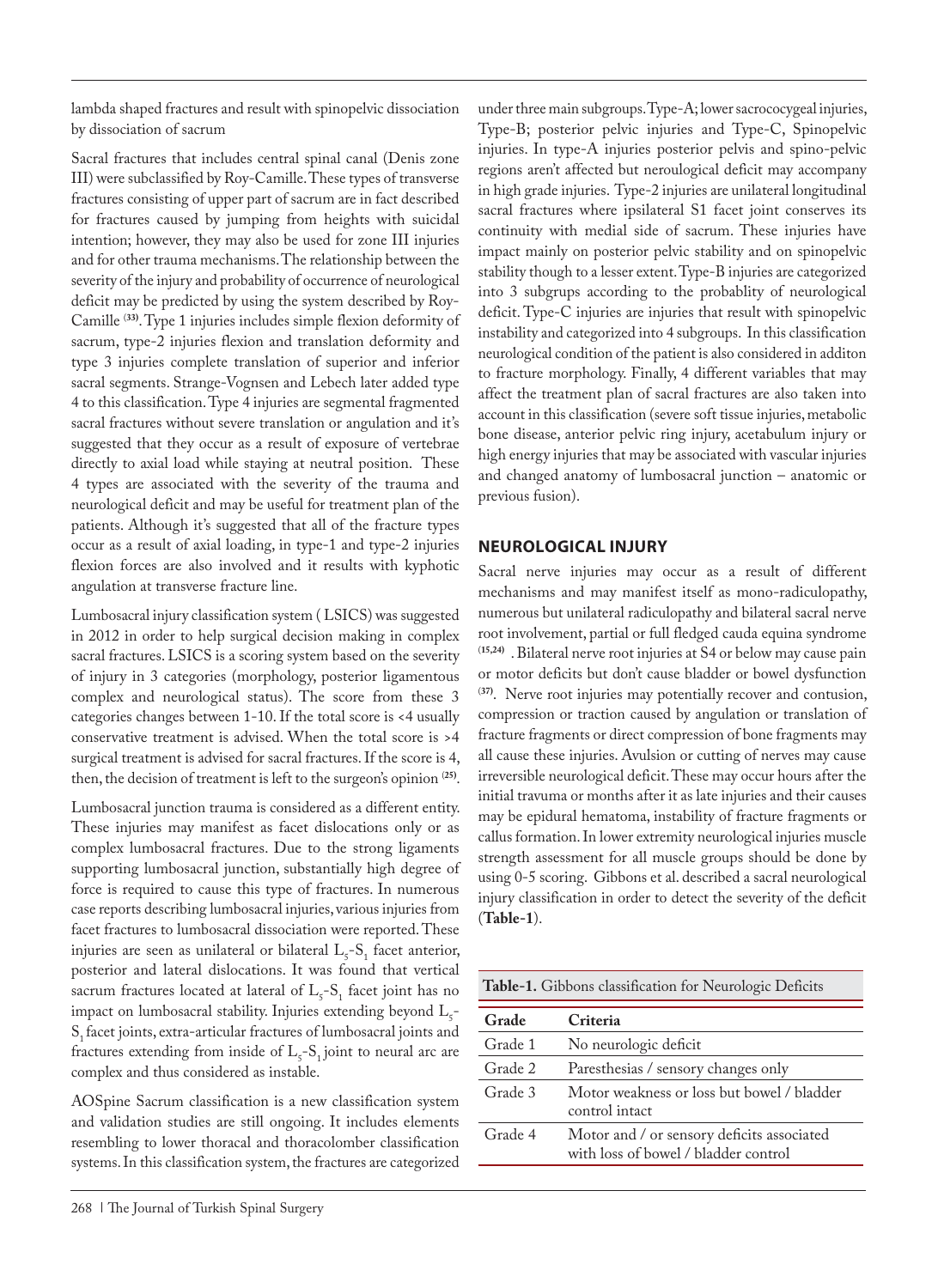## **LUMBOSACRAL DISLOCATIONS**

This type of fracture dislocations were first described in the literature in 1940 by Watson-Jones. Since then, more than 100 cases have been published in the literature. Most of the reports were published as case reports or literature review (**35)**.

Numerous and various injury mechanisms may lead to fracture dislocations of lumbosacral transitional vertebrae resulting with different grades of spondylolisthesis and may also lead to displacements towards various directions.

Fracture dislocation is rarely seen at  $L_{4.5}$  level <sup>(10)</sup>.

#### *Neurological Findings*

Neurological findings may vary widely. In case reports with or without neuorological deficit the injuries may differ from the injury of a single nerve root to severe paraparesia or full fledged cauda equina syndrome. Full dislocations occurring posteriorly may cause avulsion of dural sac and nerve fibers and in anterior dislocations dural sac may be preserved from the injury if there is bilateral pedicle or pars interarticularis fracture. It has been observed that posterior dislocations may cause more severe neurological injuries (**14)**. Some authors have suggested that there is a correlation between the degree of slip and neurological deficit. In injuries with more than 33% slippage incomplete cauda equina injury was more common (**18)**.

#### *Radiological findings*

In multiple injured patients, initial imaging should include AP and lateral radiographies of lumbar vertebrae. High quality imaging is required for proper diagnosis. In AP radiographies, as a finding of a rotational injury, it may be seen that spinous processes at inferior or superior of the lesion displaced laterally or vertebrae moves to the lateral. In sagittal images slippage, short segment kyphosis, increase in interspinous distance and narrowing of disc distance may be seen. Presence of transverse process fractures should lead to suspicion for presence of lumbosacral injury (**27)**.

Particularly in patients with transvers process fracture and multiple injuries lumbosacral junction should be assessed by CT imaging. In the literature cases with late diagnosis are reported and in these cases there was persistant lumbosacral pain with or without pain spreading to legs (**2)**. Sagittal reconstruction allows a good assessment of bony structures and spinal canal diameter. However, if the examination is performed in the supine position slip in  $L<sub>s</sub>$  vertebrae may be less than expected.

In unconscious patients full body scanning by 3 dimensional CT is required in order to see probable injuries (**16)**.

MRI imaging may not be readily performed in emergency conditions. It provides a good preoperative assessment in stable and neurologically intact patients. Presence of disc injury or narrowing of  $L_5$  neural foramina by disc fragment may be shown by MRG very well and it may prevent worsening of neurological condition that may occur during reduction maneuvre. However, in presence of neurological deficit or cauda equina syndrome decompression surgery should be done even though MRI has not been performed (**13)**.

Occasionally, fracture of spinous process of  $L<sub>5</sub>$  vertebra or promontorium may be seen (**1).**

## **CLASSIFICATION**

Aihara et al. have described 5 types. **<sup>1</sup>**

**Type-1.** Unilateral facet dislocation with or without facet fracture

**Type-2.** Bilateral facet lock with or without facet fracture

**Type-3.** Unilateral facet dislocation with contralateral facet fracture

**Type-4.** Acute spondilytic olisthesis

**Type-5.** Fracture of vertebra body or pedicle with dislocation of body with or without injury of lamina and facet joints. Type 5 is similar to Hangman's type of fracture.

Vialle et al. have suggested a classification with 3 types and their subgroups**<sup>39</sup>**.

**Type -1.** Full dislocation of facet joints without fracture

IA: Unilateral rotational dislocation

IB: Bilateral facet dislocation with dislocation to lateral, disc tear may be present

IC: Bilateral dislocation with anterior slippage

**Type-2.** Unilateral joint fracture dislocation, anterior slippage of  $L_5$  vertebra, asymmetrical and intervertebral disc lesions may accompany injury

**Type-3.** Bilateral fracture dislocation with disc injury and olisthesis

IIIA: Bilateral facet fracture with dislocation or acute fractures of pars interarticularis

IIIB: Bilateral facet fracture with rotational displacement associated with anterior slippage of  $L_5$  vertebra

In the classification systems of Magerl et al and Blauth et al. most of the lumbosacral dislocations are classfied as type B and type C lesions**<sup>7</sup>** .

#### **CLINICAL APPEARANCE**

Traumatic lumbosacral dislocations may occur as a result of high-energy trauma and may rarely be seen as isolated injuries and pulmonary, vascular and head traumas that are frequently associated with these dislocations usually require emergency interventions. Due to high mortality related with these lesions actual frequency of lumbosacral dislocations may be lower than estimated**<sup>32</sup>**. Shen et al. have reported that 10% of lumbosacral fracture dislocations are overlooked initially**36**.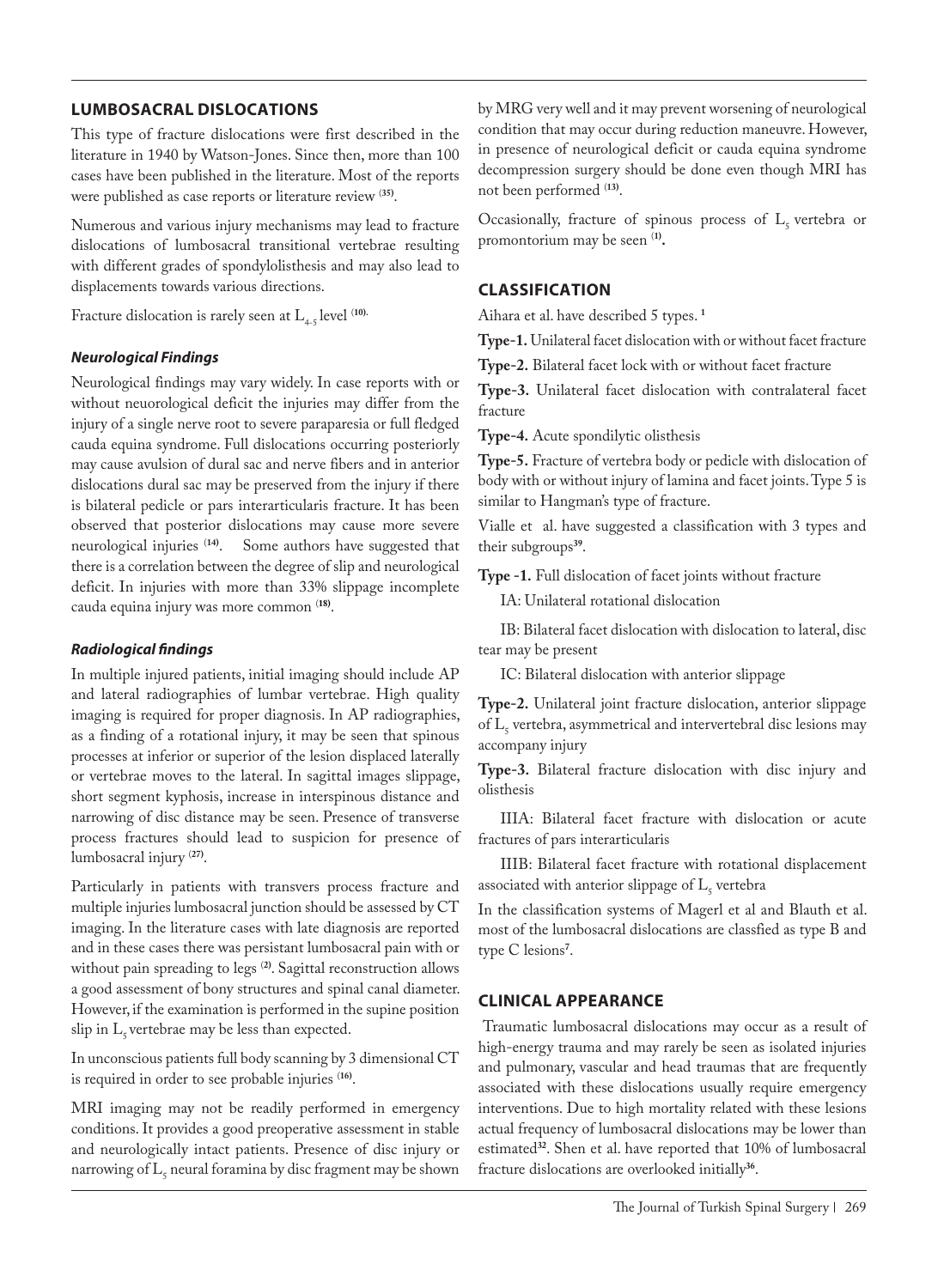In a few cases isolated trauma or associated mild lesions were reported. Anterior and posterior dislocations may occur as open fracture dislocations depending on the severity of the injury; thus they should be investigated. Hematoma, open wound, abrasion and scar tissue may be seen at lumbar region in direct trauma cases.

## **TREATMENT APPROACH**

Until the publication of a surgically treated case in 1975 by Samberg, fracture dislocations were having being treated with closed reduction and often by trunk brace or bed rest. Both in children and adults successful outcomes were obtained by conservative therapy.

In most of the cases conservative therapy has resulted with late deformity associated with secondary worsening of neurological condition and progressive low back pain.

360° fusion is recommended in cases with intervertebral disc damage in whom posterior decompression of dural sac is required. On rotational injuries with unilateral lumbosacral facet dislocation posterior instrumentation and posterolateral fusion may be sufficient. Resection of facet joints may be needed to provide reduction. To obtain circumferential fusion it may be possible to combine PLIF and ALIF methods with posterior instrumentation**<sup>39</sup>**.

## **TRAUMATIC SPINOPELVIC DISSOCIATION:**

## **U-SHAPED FRACTURE OF SACRUM**

Sacral fractures may cause pelvic instability; on the other hand, multi-planar and substantially displaced sacral fracture dislocations may end with spinopelvic instability or dissociation. Traumatic spinopelvic dissociation or sacral U-shaped fractures are characterized with bilateral sacral fracture dislocations and transverse sacral fractures that lead to mechanical dissociation of upper part of sacrum and vertebrae from the pelvis. Anatomically these fractures dissociate lumbar vertebrae together with upper central part of sacrum from both lower part of sacrum and pelvis at sacral ala region. The term traumatic spino-pelvic dissociation is coined by Bents et al. in order to differentiate this type of injury from lumbosacral fracture dislocations or bilateral sacroiliac joint dislocations**<sup>6</sup>** . It occurs as a result of high-energy injuries associated with high frequency of neurological deficits and debate regarding its diagnosis-treatment is still ongoing.

Only 3-5% of sacrum fractures are transverse sacrum fractures. U-shaped sacrum fractures are much rarer and publications in the literature are mostly case reports and small-sized case series.

U-shaped fractures of sacrum occur as a result of high-energy injuries leading to severe axial load on vertebrae **<sup>5</sup>** . A frequently encountered injury mechanism is jumping from heights with

suicidal intent **<sup>33</sup>**. Other frequent causes are falling from heights, motor vehicle accidents and crush injuries. Rarely gunshot wounds may cause sacral injuries. Frequently local soft tissue injuries, bleeding and other orthopaedic injuries with high mortality may be associated with sacral injuries**6, 33**.

Fragmentation and displacement of fracture may cause injury of sacral nerve root and this may lead to neurological deficits varying from incomplete monoradiculopathies to full fledged cauda eqina syndrome affecting lower extremity functions as well as bowel and bladder functions.

## *Clinical evaluation*

Diagnosis of traumatic spinopelvic dissociation may be overlooked or delayed due to difficulties in imaging of upper part of sacrum and associated severe injuries.**<sup>20</sup>** If left undiagnosed and untreated painful deformities or progressive neurological deficit may occur**<sup>34</sup>**. Late corrective surgery is more difficult and outcome is usually poor. Since it's an easily overlooked injury, when a patiens presents with sacrococygeal pain sacrum injury should be suspected**<sup>38</sup>**.

# **TREATMENT OF SACRUM FRACTURES**

## *Conservative treatment*

This treatment option includes activity modifications, bed rest, brace or cast immobilizations, lumbosacral corset with unilateral or bilateral hip extensions or skeleton traction.

Conservative treatment of sacrum fractures was mandatory befor advancement of surgical techniques but currently it's only an option.

Convervative management may be considered in patients with unilateral minimally displaced sacrum fracture without neurological deficit. In patients experiencing lumbopelvic ligamentous injury with marked displacement outcome of conservative management is poor.

In clinically stable pelvic ring injuries rotational movement, sitting in wheel-chair or assisted walking may not be markedly uncomfortable. If conservative treatment is decided in patients with marked displacement 8-12 weeks of bed rest and traction should be applied and the process should continue by application of braces. Evaluation of the outcomes of convervative treatment in patients presenting with posterior displacemet of pelvis usually reveals malunion of bones and long period of bed rest may cause pain.

Particularly in multiple injured patients prolonged bed rest is not desired. Recent studies have shown that surgical stabilization of pelvic ring injuries in multiple injured patients allowed early mobilization of patients, decreased early mortality and resulted with good long term outcomes<sup>5, 17, 19</sup>.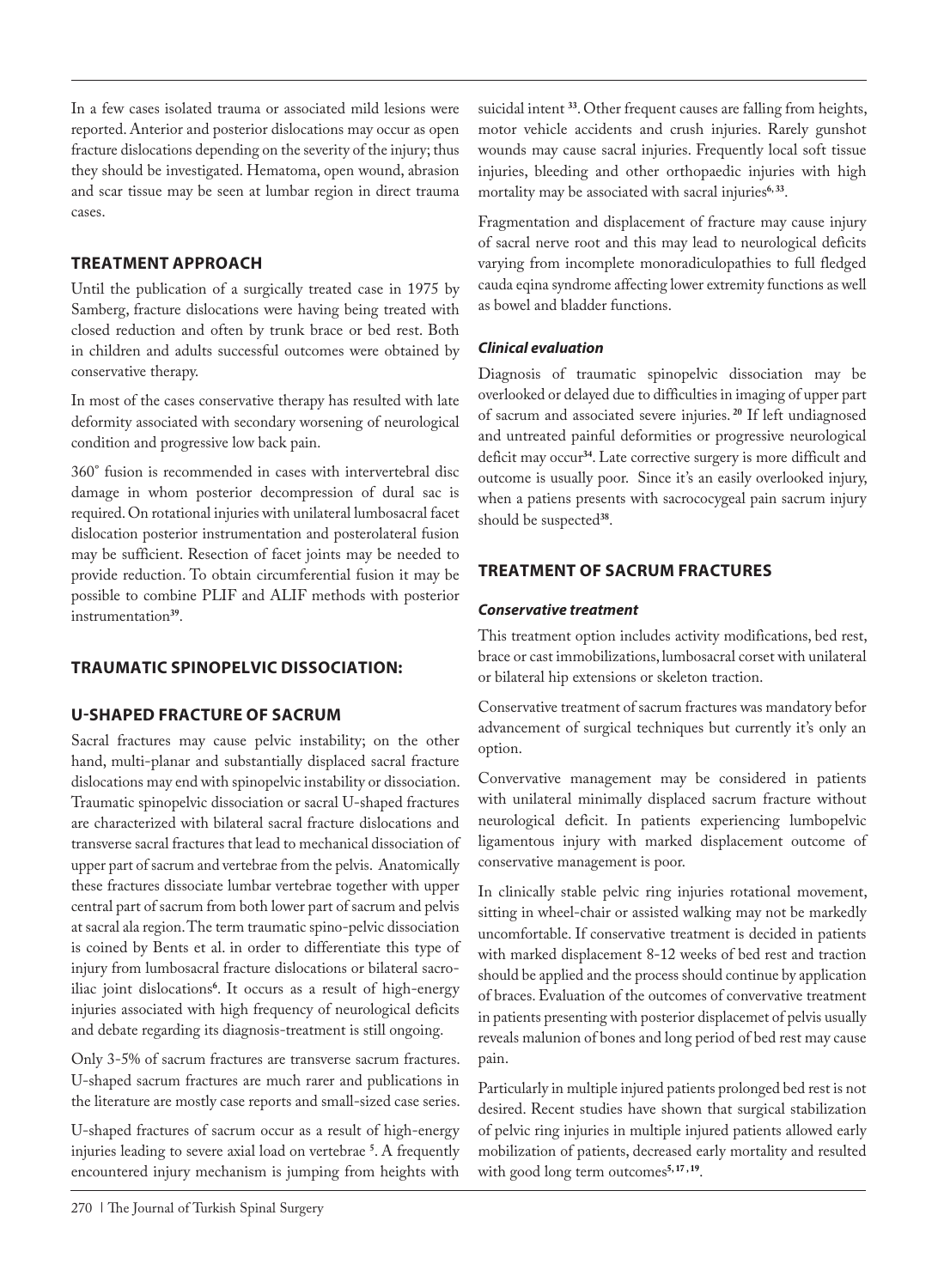#### *Timing of intervention*

Non-pathological fractures of sacrum occur as a result of high-energy trauma. The priority of the doctor should be the survival of the patient. Reducing pelvic volume may be useful in patients with open-book type pelvis ring injury associated with hypovolemic shock. Reduction of pelvic volume may be provided by various methods such as anterior external fixator, pelvic clamp or a tight wrapping (ie., bed sheet) around pelvic ring

Damage control orthopaedics principles should be applied (transient fixation and later definitive treatment). **<sup>30</sup>**

While planning for further therapies counter-measures for probable active bleeding, maintaining hemodynamic stability and evaluating neurological deficits and associated soft tissue injuries should all be considered. Active perisacral bleeding may be controlled effectively by angiographic embolization. However, bleeding due to displaced pelvic ring fractures is usually venous and thus less responsive to intravascular hemostasis.

Open sacral fracture and rectum perforation or perineal tear or dorsal soft tissue injury dictate routine surgical debridment as soon as general condition of the patient permits. In patients with progressive neurological deficit due to sacral fracture or posterior pelvic ring injury early decompression and internal fixation should be planned. In patients with established neurological deficit due to sacral injury surgical decompression is controversial, since its proper timing and risk-benefit ratio is not clearly known. In patients with displaced sacral fracture emergency surgery brings high risk of marked blood loss and high potential of wound-site infection. Thin dorsal presacral tissue region which is consisted of muscle, fascia and skin is an area prone to contusion and injuries.

Wound-site infection rate is 25% after open reduction and internal fixation of pelvic ring fractures by an intervention with posterior approach. Furthermore, potential of cerebrospinal fluid leakage following traumatic dural tear may be added to this risk. If there is sacral root cut after the trauma, early sacral decompression surgery may be a vain effort. On the other hand, prolonged compression of the nerve roots reduces the probability of neurological recovery.

In patients with traumatic lumbosacral root compression, if decompression surgery is performed in a later period exceeding 2 or 3 weeks residual sympoms such as pain and dysesthesia may become permanent. Outcome of the late decompression of posttraumatic sacral root compression is poor. Also, open reduction and internal fixation of displaced pelvic or sacral fractures after 2 weeks are more difficult.

In sacral fracture patients without neurological deficit emergency surgical intervention and open reduction is rarely indicated. In displaced transverse sacral fractures with angulation sacral soft tissue at posterior may be injured. Complex soft tissue injury may be prevented by correcting angulation of the fracture by early surgical intervention. Except above mentioned emergency surgery indications, most of the patients with sacral fractures may be operated safely and effectively between 48 hours – 2 weeks interval.

## **DECOMPRESSION METHODS 9, 42**

Indications of decompression surgery in patients with sacral fracture associated with neurological deficits aren't fully described. As reported in various studies, neurological recovery after sacral fractures is indepedent from whether the treatment was conservative or surgical in nearly 80 % of patients. There is consensus over performing decompression in patients with Denis zone fractures associated with cauda equina syndrome (**23).** However, treatment of neurological deficits except cauda eqina syndrome is controversial. There is data showing positive outcomes of nerve root decompression, but except cauda equina syndrome evidence favouring nerve root decompression relative to convervative treatment in terms of more positive clinical improvement is scarce. In many patients with sacral fracture associated with neurological deficist, at least partial recovery without decompression has been reported (3,8, 43). In theory, while decompression alone may increase the probability of nerve recovery in sacral nerve root injuries, and need for large surgical dissection and it prolongs the surgical time needed for surgical stabilization. Nerve decompression may not be successful by only laminectomy or foraminectomy. Without fracture alignment and stabilization decompression of nerve roots may not be possible.

Dorsal laminectomy may provide decompression of neural foramina and sacral canal when employed together with reduction and stabilization of both transforaminal and transverse sacral fracture components. By dorsal approach to reach kyphotic and slipped upper part of sacrum may often be possible. Reduction may be applied by different methods. Impaction of superior and inferior parts of sacrum may be dissociated by placing an elevator to transverse fracture line. After obtaining mobility between fracture ends, reduction of upper part of sacrum may be possible by fixating with Shanz screw that is placed between  $S_1$  and  $S_2$ roots and later this screw may be used as a maneuver lever to correct the angulation at sagittal plane. When needed traumatic dural injuries should also be repaired.

Dorsal or ventral sacral approaches are both possible but for decompression dorsal approach is clinically more preferred technique.

Ilioinguinal or low transperitoneal approach may be considered in a limited patient group with Denis zone I fracture for neurolysis when neurological deficit as a result of  $L<sub>5</sub>$  root entrapment caused by anterior displacement of alar region and hypertrophic new bone formation occurs. However, there is inadequate date to decide for success rate of this method.

Post-traumatic sacral foraminal narrowing usually affects the first two foraminas and may be seen after Denis zone II fractures.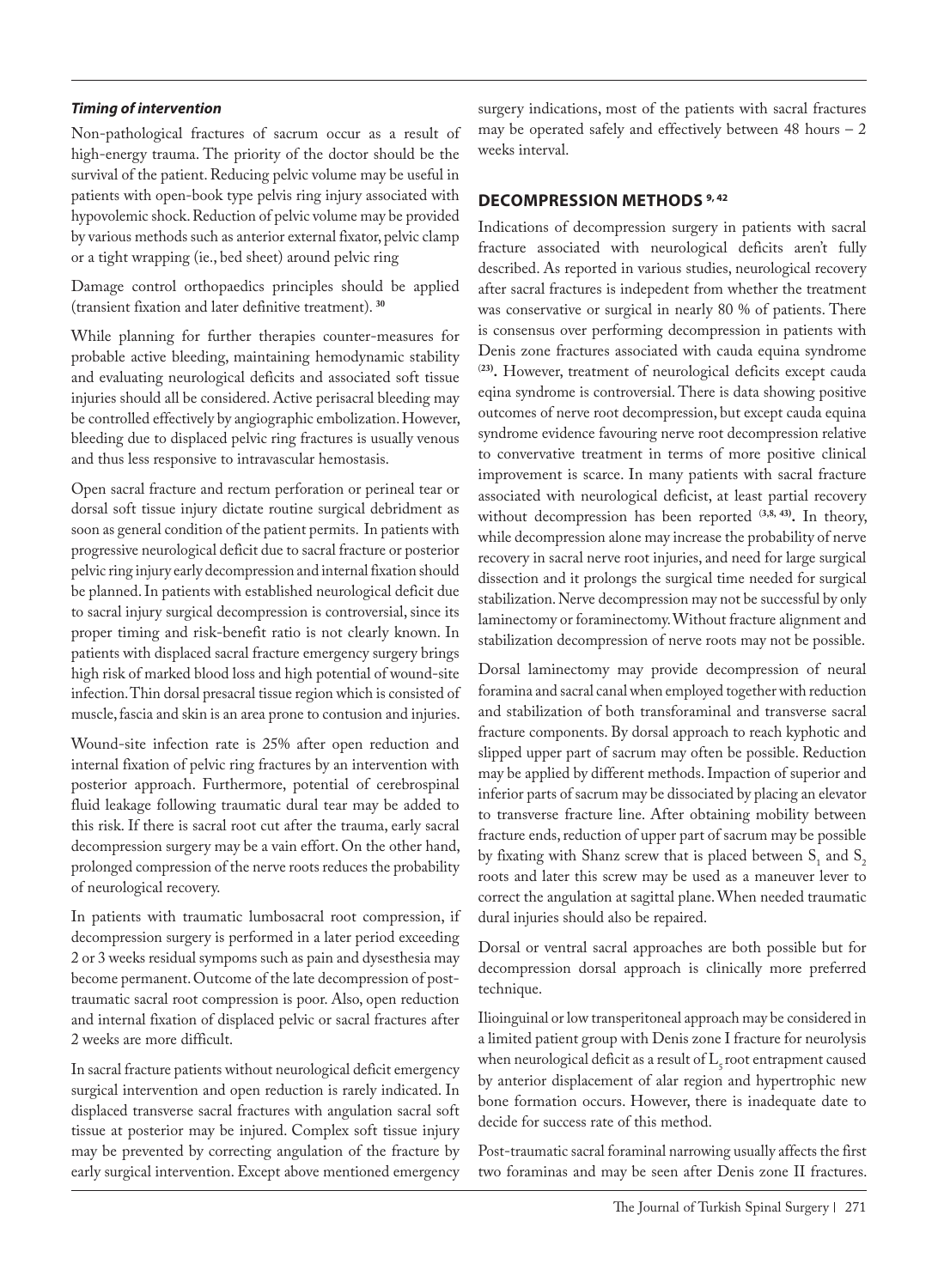Nerve root damage at foramina may be an indicator of foramina fragmentation or these injuries may occur after reduction of pelvic ring fractures. Sacral decompression should be considered if 50 % or more narrowing of first or second sacral foramina associated with symptoms like siatalgia exists.

For open reduction and internal fixation or isolated sacral foraminotomies of sacroiliac fracture dislocations unilateral or bilateral parasagittal longitudinal approaches were described. Hemilaminotomy from the midline to  $L_5$ - $S_1$  space is preferred over parasagittal approaches for many reasons. Midline approach provides better approach to ventral sacral foramina and better orientation despite distorted anatomy after the trauma. While comprehensive lumbopelvic stabilization may be established by similar midline approach, to reach lumbar vertebrae may not be possible by parasagittal approach. Usually bilateral parasagittal approach is required for stabilization. With this bilateral approach dorsal soft tissues that have been already injured during the trauma may further be injured and this in turn may increase complication risk during wound healing.

Central decompression of sacral spinal canal may also be performed by removal of sacrum dorsal neural arc. Subsequently, sacral roots are followed and a wide blunt probe is advanced laterally until it passes around the nerve at ventral sacral foramina. If the displaced body of sacral vertebrae is in contact with sacral root or compresses it, decompression of the canal may be provided ventrally by fracture reduction or kyphectomy. Central kyphectomy may be performed after isolation of sacral roots following sacral laminectomy. After controlling bleeding caused by dense epidural venous plexus surrounding sacral nerve roots and veins are taken to lateral in order to facilitite visualization of ventral spinal canal and surrounding structures. Fracture ends are corrected with high-speed burr or osteotom.

## **SURGICAL STABILIZATION METHODS**

With the advances in segmental fixation instruments and improvement in sacroiliac fixation methods reduction and stabilization ability of the surgeons have increased dramatically in pelvic ring injuries including sacrum. Before trying reduction and fixation of dorsal pelvic ring the need for ventral stabilization of pelvic ring should be assessed. In pelvic ring fractures anatomic reduction and stabilization of anterior part may be easier than posterior part. Intrumentation from the anterior may provide stabilization of posterior ring alone, but it may guide the surgeon for the intervention to the posterior. Instrumentation options that may be used in the anterior are external fixation, anterior plate and retrograde pubic screws.

Methods for stabilization of posterior of pelvic ring are posterior transiliac grooved compression rods, open posterior-tension band plate method or percutanous sacroiliac screw fixation methods.

272 | The Journal of Turkish Spinal Surgery

Posterior fixation by sacral bar and posterior tension band plate method aren't effective in Denis zone III fractures with transverse component. Neutralization of rotational forces at sagittal plane may be beneficial.

Sacral ala plates may be used for stabilization of transverse fracture component. Its shortcoming is inability to neutralize severe loads exceeding lumbopelvic junction because of inadeaquate fixation of fragmented or osteopenic sacral ala region. This method may be used together with iliasacral screws in order to increase stability of longitudinal fracture components.

Percutanous iliasacral screw method is a minimally invasive surgical fixation method but it can't correct sacral angulation as a disadvantage. Advantages of percutanous method are reduction of soft tissue damage and provision of rigid stabilization at supine position in traumatic patients. Indications for percutanous internal fixation are zone I and zone II fractures where efficient reduction and effective c-arm use is possible.

Recently, CT-guided sacroiliac placement is described. This method is time-consuming, reduces the chance for using external reduction maneuvers and redundant for surgeons trained for c -arm guided screw placement method. Risks of the method are reduction loss and malpositioned fixation. In rare cases penetrating injury or nerve, vessel or intrapelvic injuries due to screw are reported. If there is associated foraminal fragmentation in patients with Denis zone II fractures, secondary foraminal entrapment may occur due to overcompression during screw placement. Anatomic limitations of percutanous sacroiliac placement are failure to provide closed reduction and presence of abnormal lumbosacral anatomy.

Nork et al. have reported succeseful implementation of percutanous iliosacral screws in U-shaped mimimally displaced sacral fractures without severe canal or foraminal narrowing (**28)**. Other authors have reported that this method is not convenient in treatment of more instable, displaced, comminuted and irreducible Roy- Camille type 2-4 injuries (**34,40)**. Limitations of iliosacral screw fixation are reduction in catching force of the screw due to comminution of  $S<sub>1</sub>$  vertebra body, inadequacy of single iliosacral screw to stabilize sagittal deformity, iatrogenic nerve injuries due to compression or dectruction of sagittal deformity. Using 2 full grooved screw is recommended to avoid compression of fragmented bone comminution. Percutanous iliosacral fixation method is convenient for non-fragmented and minimally displaced U-shaped sacrum fractures.

Previously, in internal fixation of zone III fractures with transverse fracture components bilateral alar plating described by Camille et al. was in limited use. However, due to collapse of fracture line and weak attachment of screws because of hypodense bone structure of ala adequate stabilization couldn't have been provided. Due to protrusion at posterior using conventional spinal instrumentation such as hook and screws in not convenient. Galveston type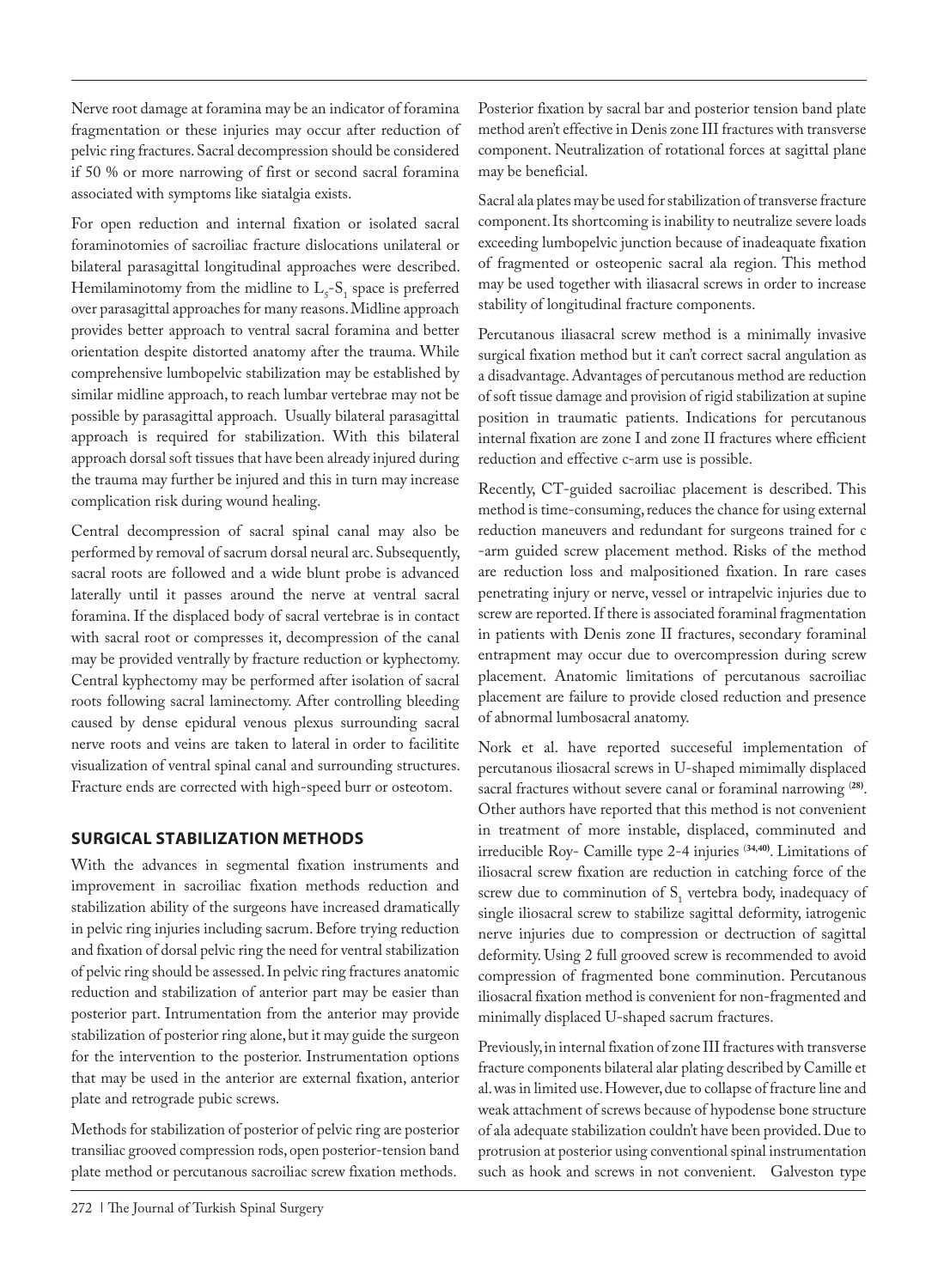fixation method used in deformity surgery is not routinely used, since it's not biomechanically stable and inadaptable to trauma.

Recently two studies showing combined use of iliac screws with lumbar and sacral pedicle screw fixation system have been published. Luque rods are used in a method similar to screw pathway method of iliac component and by the help of 9 mm thick  $130$  mm long screws and rods tightened to  $L_5$  and  $S_1$  pedicle screws at superior. This method has superiority over sacroiliac fixation in terms of stability and has low profile.

In Roy-Camille 3-4 type zone III fractures the most stable internal fixation structure can be maintained by open fraction reduction following neural canal decompression,  $L_5$  and if possible  $S_1$  pedicle screw fixation, bilateral screw fixation and rod connection. Supportive sacroiliac screws may be placed after fracture reduction and before posterior lumbosacral fixation. In patients with lumbosacral fracture-dislocation segmental

lumbosacral instrumentation using pedicle screws may be a therapeutic option. Advantages of this fixation method are absence of displacement and fixation loss despite aggressive decompression of sacral nerve decompression and causing no healing problems despite permission for early loading **(Figure-1).**

Triangular fixation is a relatively new method applied in treatment of vertically instable sacrum fractures. This fixation method is rigid; it allows early loading and decompression of neural structures**<sup>41</sup>**. In a cadaver study, translation and rotation stability after application of 2 transsacral screws were reported to be nearly as stable as triangular osteosynthesis (**26) ( Figure-2).**

Recently, Rhee et al. have used newly designed segmental lumbopelvic fixation system in treatment of fragmented U-shaped fractures. In this sytem, iliac screws are tightened to rods via modular connectors and thus allows avoidance from 3 dimensional rod formation (**31).**

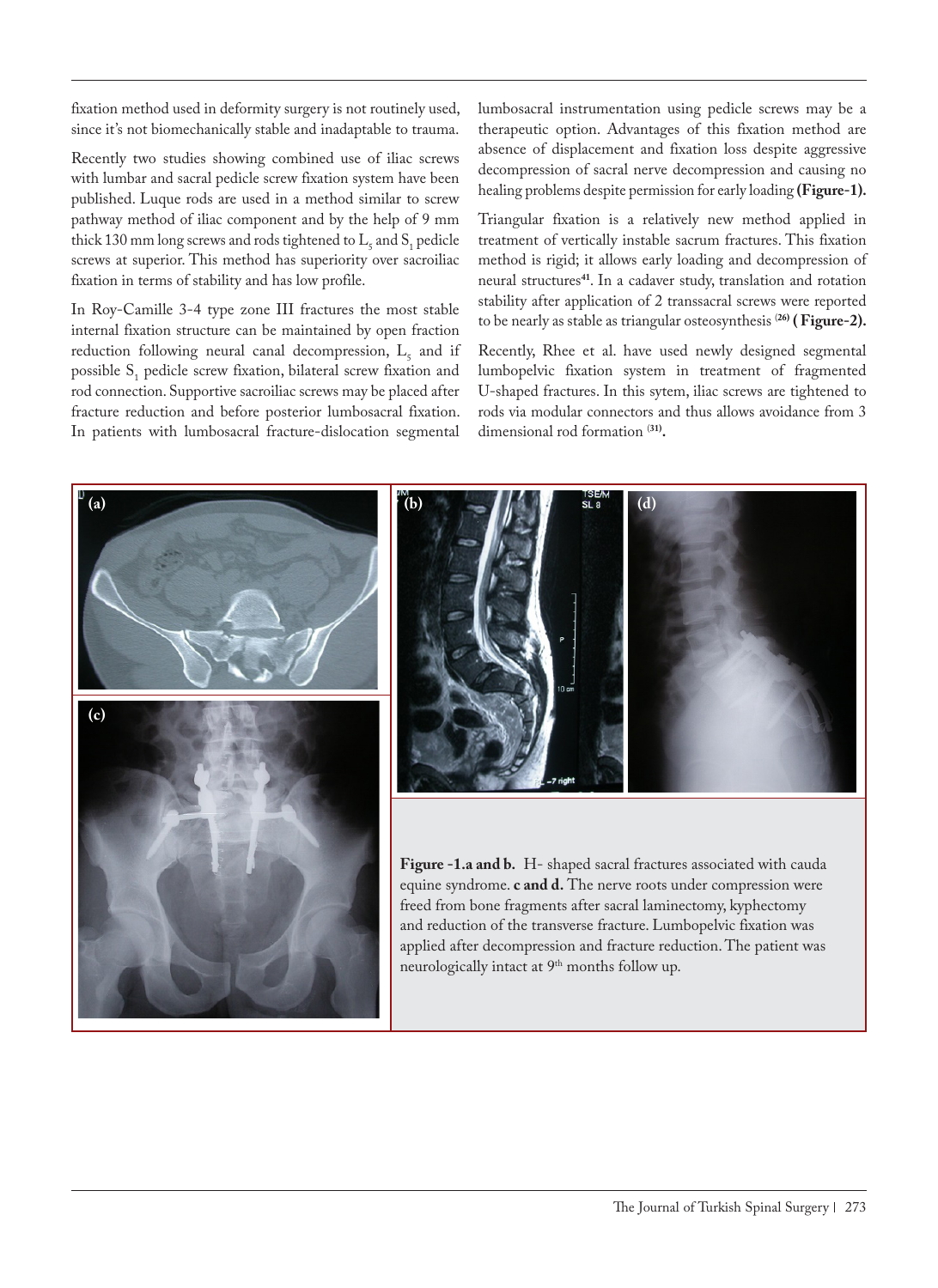

**Figure – 2 a,b and c.** Initial CT and x-ray images from illustrative case. Longitudinal fractures are noted in the right sacral ala and L5 transverse processes and in the left sacral body with involvement of the anterior pelvic ring**. d.** Post-operative radiograph demonstrating triangular osteosynthesis for bilateral sacral fractures.

#### **RESULTS**

The most important factor that has an impact on life quality of the patients is neurological deficit. In a significant proportion of patients due to the severity of associated injuries a proper neurological examination may not be performed. Thus, assessment of recovery or worsening of neurological condition may be difficult after surgical treatment of sacrum fractures. In sacral fractures manifested as spinopelvic instability neurological recovery is independent from whether the treatment was conservative or surgical in nearly 80% of patients. However, the type of the incident that caused the injury, the degree of recovery and criteria of assessment reduce the reliability and relevance of the reported recovery.

Vaccaro et al. have reported little chance of neurological recovery when bilateral nerve root cut-off or avulsion exist (**38)**. However, decompression and fracture reduction have substantial impact on recovery if the cause of nerve deficit is fracture fragments or nerve root compression due to angulation of fracture line, and early recovery may be observed. Schidhauer et. al have reported greater chance of recovery when neurological deficit is

incomplete (**34)**. In their series recovery from bowel and bladder dysfunction was 85 % in patients with intact nerve root; however, in those with at least one sacral nerve root injury recovery rate was 36 %. It was shown that decompresion increased the rate of nerve recovery.

Proper reduction and fixation lead to nearly perfect bone union rates. Nork et al. have published succeseful outcome of sacroiliac screw treatment performed in 13 patients with non-fragmented minimally displaced Denis zone III fractures (**28)**. In a publication by Gribnau et al. regarding life quality of patients after U-shaped sacral fractures, in 8 patients treatment included percutaneous iliosacral fixation, transsacral plateosteosynthesis and transsacral plate or triangular osteosynthesis with or without plates. Following 36 months of follow up pain and mobility problems influenced general health status of the patients (**17)**.

#### **COMPLICATIONS**

Complications associated with surgical treatment of sacrum fractures may be related with the wound-site such as hematoma,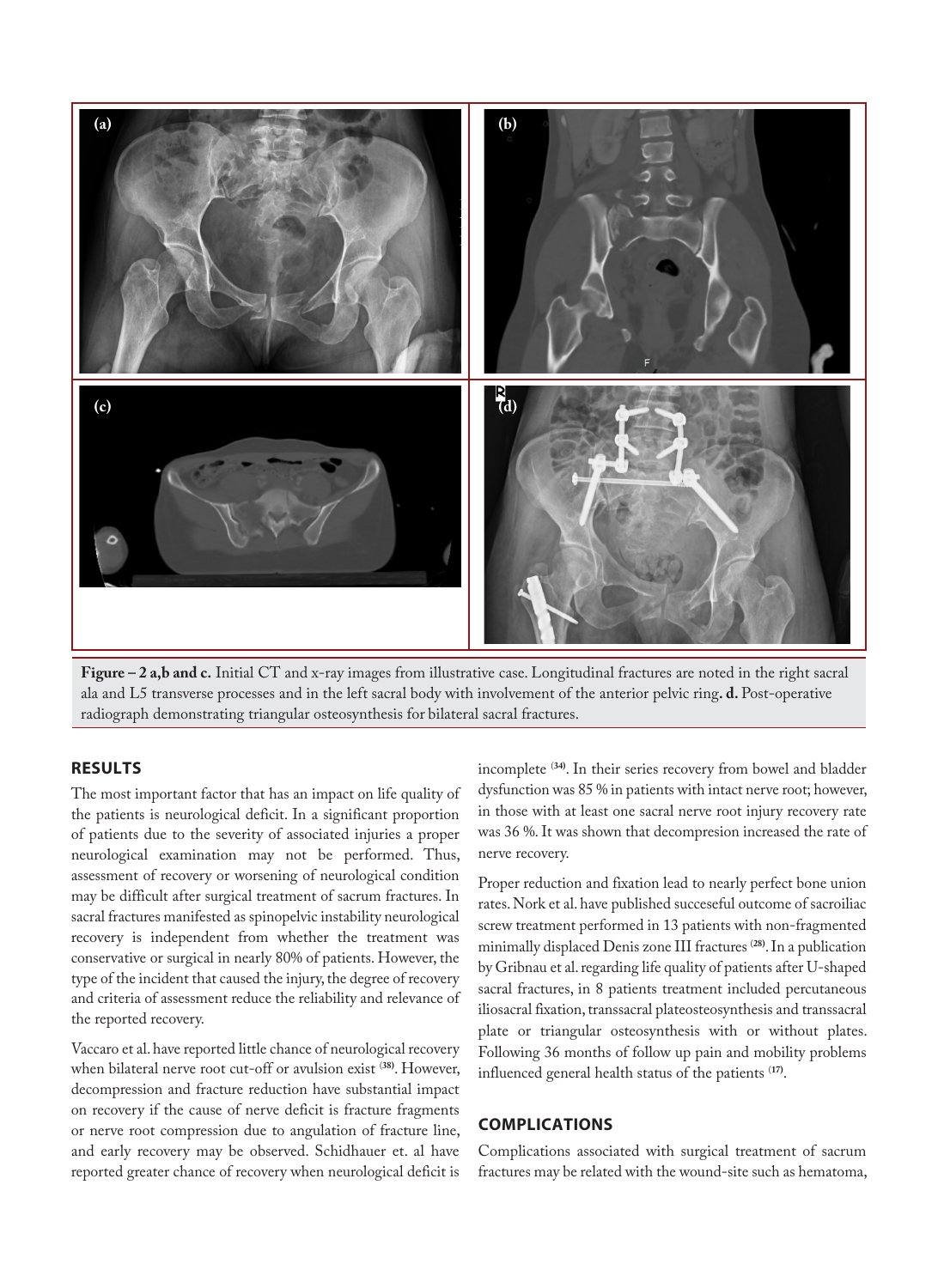seroma and infection. Skin irritation caused by iliac screw may cause local pain and rarely decubitus ulcers and infection. This may cause severe problems particularly in patients with multitrauma and patients losing weight due to catabolic causes. Diet of these patients should be closely monitored. This problem may be solved by shaving of posterior iliac processes where iliac screws will be located by rounger or placing them more medially.

#### **REFERENCES**

- 1. Aihara T, Takahashi K, Yamagata M, Moriya H. Fracturedislocation of the fifth lumbar vertebra. A new classificaiton. *J Bone Joint Surg* 1998; 80-B: 840-845.
- 2. Anderson S, Biros MH, Reardon RF. Delayed diagnosis of thoracolumbar fractures in multiple-trauma patients. *Acad Emerg Med* 1996; 3: 832-839.
- 3. Ayoub MA. Vertically instable sacral fractures with neurological insult: outcomes of surgical decompression and reconstruction plate internal fixation. *Int Orthop* 2009; 33(1): 261–267.
- 4. Bellabarba C, McHenry TP. Lumbosacral trauma. In: Baumgaertner MR, Tornetta III P (Eds.), *OKU Orthopaedic Knowledge Update, Trauma,* AAOS, Rosemont 2005; pp: 337-347.
- 5. Bellabarba C, Schildhauer TA, Vaccaro AR, Chapman JR. Complications associated with surgical stabilizaiton of high-grade sacral fracture dislocations with spino-pelvic instability. *Spin*e 2006; 31 ( 11 suppl): 80-88.
- 6. Bents RT, France JC, Glover JM, Kaylor KL. Traumatic spondylopelvic dissociation. A case report and literature review. *Spine* 1996; 21: 1814-1819.
- 7. Blauth M, Kathrein A, Mair G. *AOSpine Manual Clinical Applications*; 2007; pp: 21-41.
- 8. Bodkin PA, Choksey MS. Management of a sacral fracture with neurological injury. *J Orthop Sci* 2006; 11(5): 524–528.
- 9. Chapman JR, Mirza AK. Sacral Fractures. In: Fardon FD, Garfin SR, Abitbol JJ, Boden SD, Herkowitz HN, Mayer T (Eds*.), OKU Orthopaedic Knowledge Update- Spine*, Rosemont 2002; pp: 279-289.
- 10. Deniz FE, Zileli M, Çağlı S, Kanyılmaz H. Traumatic L<sub>4-5</sub> spondylolisthesis: case report. *Eur Spine J* 2007; 17 Suppl 2: 232-235.
- 11. Dennis F, Davis S, Comfort T. Sacral fractures: An important problem. Retrospective analysis of 236 cases. *Clin Orthop Relat Res* 1988; 227: 67-81.
- 12. Ebraheim NA, Sabry FF, Tosic A. Radiographic evaluation of transverse sacral fractures. *Orthopaedics* 2001; 24: 1071- 1074.
- 13. Fabris D, Costantini S, Nena U, Lo Scalzo V. Traumatic L5-S1 spondylolisthesis: report of three cases and review of the literature. *Eur Spine J* 1999; 8: 290-295.
- 14. Finkelstein JA, Hu RW, al Harby T. Open posterior dislocation of the lumbosacral junction. A case report. *Spine*  1996; 21: 378-380.
- 15. Gibbons KJ, Soloniuk DS, Razack N. Neurological injury and patterns of sacral fractures. *J Neurosurg* 1990; 72: 889- 893.
- 16. Graves VB, Kene JS, Strother CM, Bennett LN, Hackelthorn JC, Houston L. CT of bilateral lumbosacral facet dislocation. *AJNR Am J Neuroradiol* 1988; 9: 809.
- 17. Gribnau AJ, van Hensbroke PB, Haverlag R, Ponsen KJ, Been HD, Goslings JC. U-shaped sacral fractures: surgical treatment and quality of life. *Injury* 2009; 40: 1040-1048.
- 18. Hilibrand AS, Urquhart AG, Graziano GP, Hensinger RN. Acute spondylotic spondylolisthesis. Risk of progression and neurological complicaitons. *J Bone Joint Surg* 1995; 77A:190-196.
- 19. Hunt N, Jennings A, Smith M. Current management of U-shaped sacral fractures or spino-pelvic dissociation. *Injury* 2002; 33: 123-126.
- 20. Hussin P, Chan CYW, Saw LB. U-shaped sacral fracture: an easily missed fracture with high mortality. A report of two cases. *Emerg Med J* 2009; 26: 677-678.
- 21. Isler B. Lumbosacral lesions associated with pelvic ring injuries. *J Orthop Trauma* 1990; 4: 1-6.
- 22. Kellam JF, McMurtry RY, Paley D, Tile M. The instable pelvic fracture. Operative treatment. *Orthop Clin North Am* 1987; 18: 25-41.
- 23. Kim MY, Reidy DP, Nolan PC, Finkelstein JA. Transverse sacral fractures: case series and literature review. *Can J Surg* 2001; 44: 359–363.
- 24. Kutsy RL, Robinson LR, Routt ML: Lumbosacral plexopathy in pelvic trauma. *Muscle Nerve* 2000; 23: 1757- 1760.
- 25. Lehman RA, Kang DG, Bellabarba C. A new classification for complex lumbosacral injuries. *Spine J* 2012; 12(7): 612– 628.
- 26. Min KS, Zamorano DP, Wahba GM, Garcia I, Bhatia N, Lee TQ. Comparison of two-transsacral-screw fixation versus triangular osteosynthesis for transforaminal sacral fractures. *Orthopedics* 2014; 37(9): 754-760.
- 27. Miyamoto H, Sumi M, Kataoka O, Doita M, Kurosaka M, Yoshiya S. Traumatic spondylolisthesis of the lumbosacral spine with multiple fractures of the posterior elements. *J Bone Joint Surg* 2004; 86B: 115-118.
- 28. Nork SE, Jones CB, Harding SP, Mirza SK, Routt ML Jr. Percutaneous stabilization of U-shaped sacral fractures using iliosacral screws: technique and early results. *J Orthop Trauma* 2001; 15: 238-246.
- 29. Oransky M, Gasparini G. Associated lumbosacral junction injuries (LSJIs) in pelvic fractures. *J Orthop Trauma* 1997; 11: 509-512.